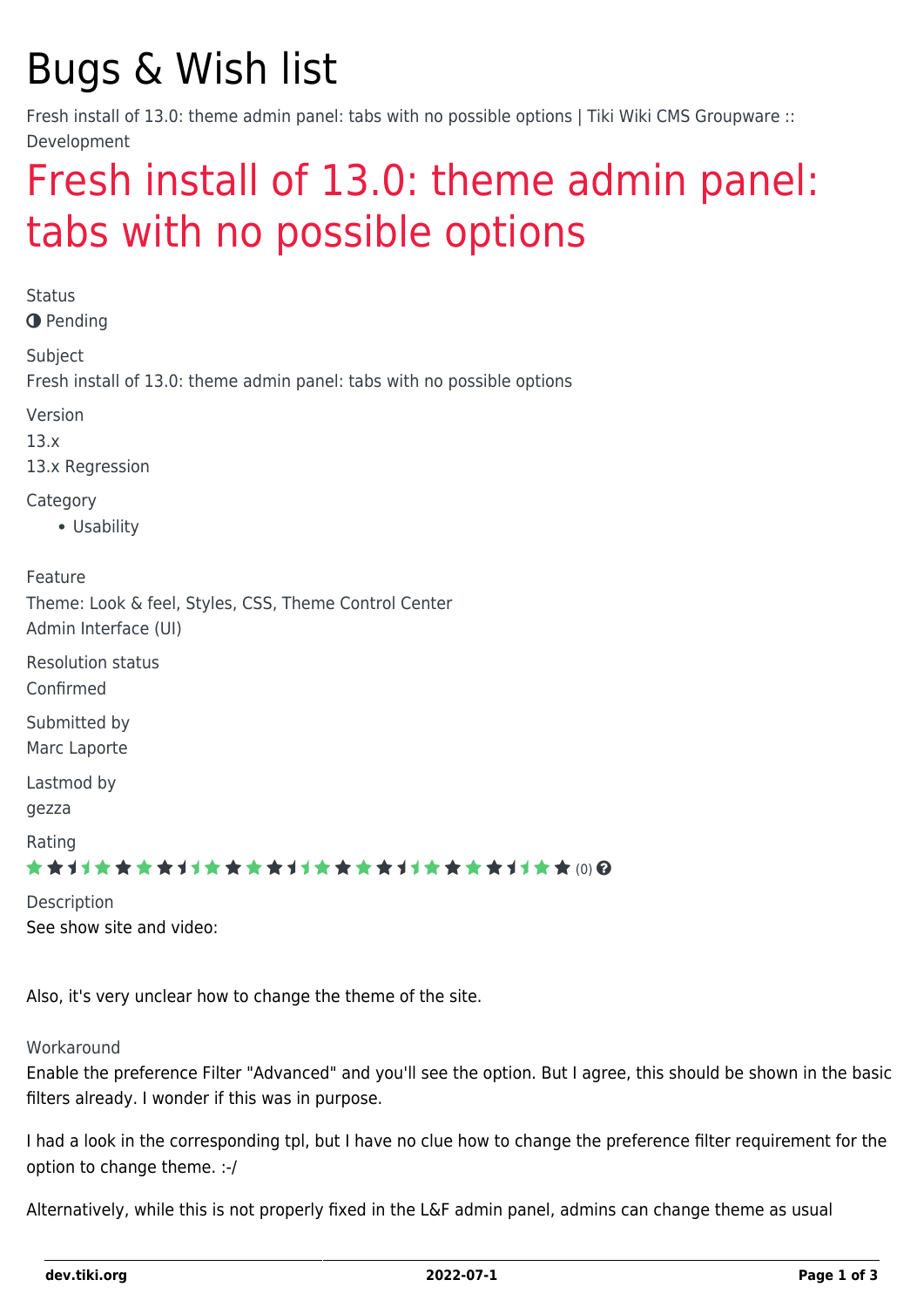#### through the Admin Wizard:

tiki-wizard\_admin.php?&stepNr=4&url=index.php

| Importance<br>8                                                                 |
|---------------------------------------------------------------------------------|
| Easy to solve?<br>8                                                             |
| Priority<br>64                                                                  |
| Demonstrate Bug (Tiki 19+)<br>Please demonstrate your bug on show2.tikiwiki.org |
| Version: trunk V Create show2.tikiwiki.org instance                             |
| <b>Ticket ID</b><br>5383                                                        |
| Created                                                                         |
| Tuesday 29 July, 2014 21:47:08 GMT-0000<br>by Marc Laporte                      |
| LastModif<br>Wednesday 30 July, 2014 18:06:29 GMT-0000                          |

## Comments



#### [gezza](https://dev.tiki.org/user10565) 30 Jul 14 17:48 GMT-0000

According the page <http://dev.tiki.org/Creating+New+Preferences:> "If a pref is not tagged, it is considered as "advanced"

So everything that is meant to basic, must be tagged like this:

```
'tags' => array('basic'),
```
The level for theme setting can be modified here: lib/prefs/theme.php

with r52194 I modified this

Do we want only theme\_change to be basic or also layout changing?